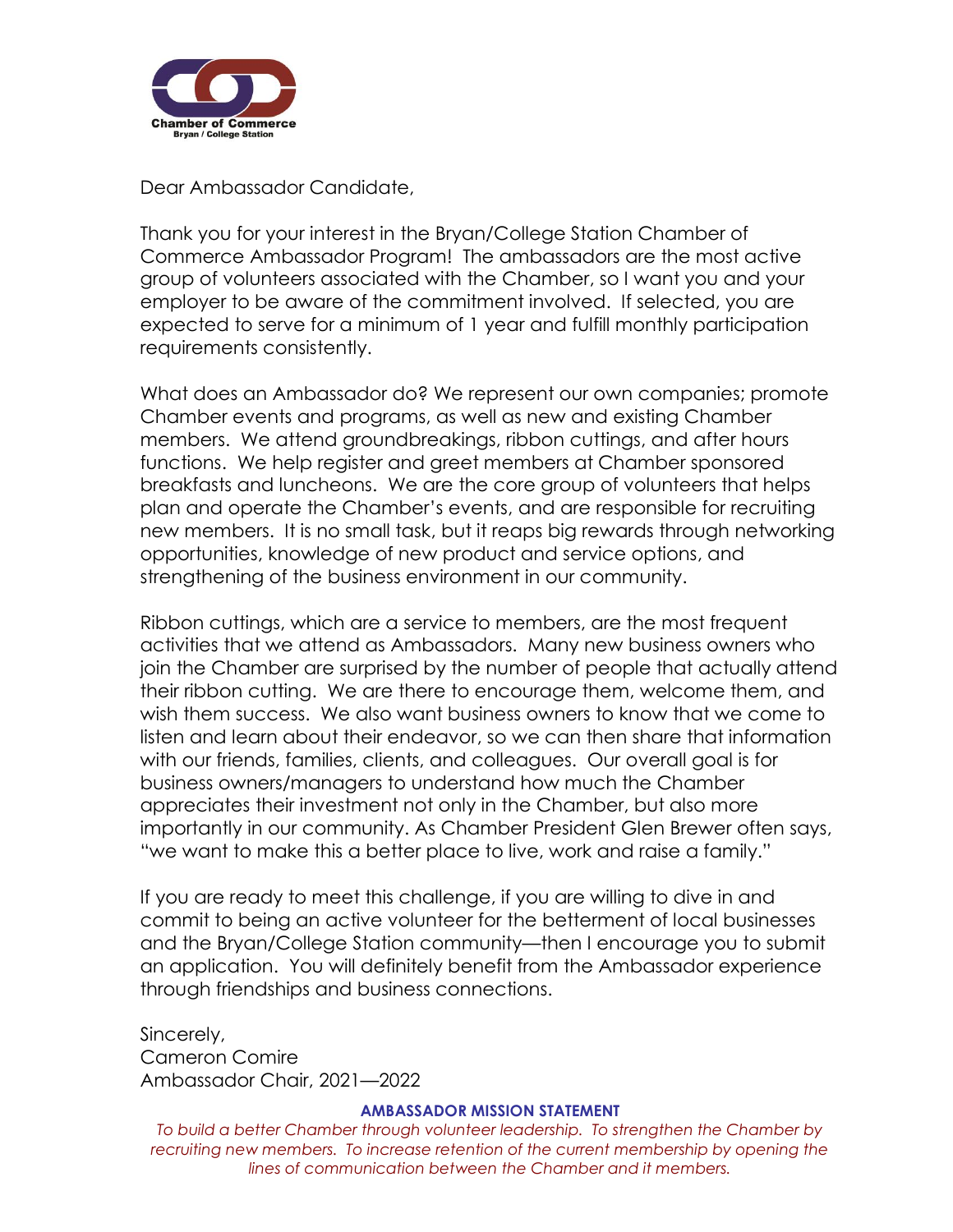## **AMBASSADOR MISSION STATEMENT**

*To build a better Chamber through volunteer leadership. To strengthen the Chamber by recruiting new members. To increase retention of the current membership by opening the lines of communication between the Chamber and its members.*

> (Approval process may take up to 30 days once a completed application is received.)

## **AMBASSADOR APPLICATION**

| <b>Business/Organization Name</b> |      |       | <b>Business Phone</b>         | <b>Business Fax</b> |
|-----------------------------------|------|-------|-------------------------------|---------------------|
| <b>Business Address</b>           | City | State | <b>Zip Code</b>               |                     |
|                                   |      | Texas |                               |                     |
| <b>Applicant Name</b>             |      |       | Job Title                     |                     |
| Supervisor's Name                 |      |       | Years/Months with Employer    |                     |
| <b>Email Address</b>              |      |       | Alternate Phone: Home or Cell |                     |

Please answer the questions 1 through 3 on a separate sheet of paper.

**1. What qualities do you possess that make you an effective leader? Explain how these characteristics can help advance the mission of the Ambassador Program.**

**2. What do you hope to gain from, and what can you contribute, through your involvement with the Ambassador Program?**

**3. List any B/CS Chamber of Commerce events you have attended in the past quarter (for example: ribbon cuttings, Business After Hours, Lunch and Learn)**

**Have you participated in the Ambassador program in the past? \_\_\_\_\_\_\_** 

**If yes, what year(s) and did you leave the program in good standing?\_\_\_\_\_\_\_\_\_\_\_\_\_\_\_\_\_\_\_\_\_\_\_\_\_\_\_\_\_\_\_\_\_\_\_\_\_\_\_\_\_\_\_\_\_\_\_\_\_\_\_\_\_\_\_\_\_\_\_**

**Please attach two letters of reference to this application—one from your employer and one from a business associate. (NOTE: If you own your company, please substitute an additional letter of reference from a business associate for the employer reference)**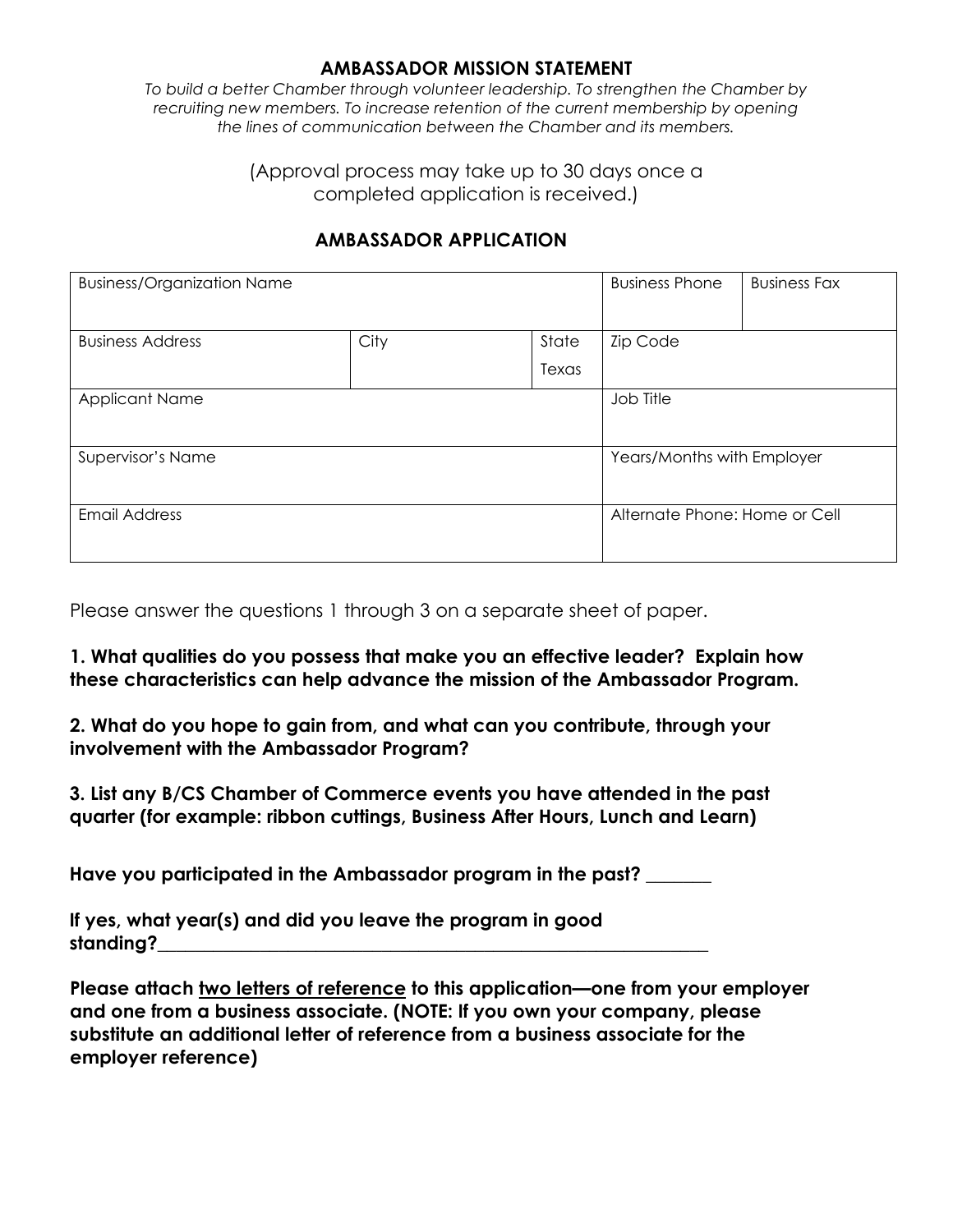## **AMBASSADOR PLEDGE**

If selected, I agree to act in the capacity of an Ambassador for the Bryan/College Station Chamber of Commerce and I will:

- Commit to participate for one full year from date of acceptance.
- Enclose payment of \$50 for Ambassador administration fee with my application. (The fee is non-refundable unless you are not accepted into the program and must be paid yearly).
- Submit a professional headshot for use on the Chamber of Commerce website. Note: If you do not already have a professional headshot, you can have one taken at Specialties Photography at a discounted rate (\$19.95 for the session, and one digital image for \$15 or all images on a CD for \$30).
- Complete and return a scorecard each month, earning a minimum of **160 points per month or 480 points per quarter** by participating in Ambassador and Chamber activities, **three of which must be Ribbon Cuttings.** (Points are credited to time period in which they are earned.) If participant points fall below the minimum for 2 months out of a quarter, or 2 quarters out of the year, then Ambassador status is subject to review by the Leadership Council.
- **Recruit a minimum of 1 new Chamber member each year.** (To gain credit for a membership, your name must appear on referral line of the membership application.)
- Attend monthly lunch meetings held (generally) on the fourth Wednesday of each month at 12:00 noon.
- Participate in any and all Chamber Membership drives.
- Serve as a greeter at various Chamber of Commerce events throughout the year.
- Stay well informed about the Chamber of Commerce, membership benefits, and functions.
- I understand that my company must maintain an active Chamber membership in order for me to represent them as an Ambassador.

The first 90 days from date of acceptance will be considered a probationary period. If the point requirement is not met within that period, you will be dropped from the program. Any falsification of scorecards or behavior unbefitting an Ambassador will also be grounds for immediate removal from the program.

Employee Signature **Date** Date Date **Date** 

#### **EMPLOYER AGREEMENT**

\_\_\_\_\_\_\_\_\_\_\_\_\_\_\_\_\_\_\_\_\_\_\_\_\_\_\_\_\_\_\_\_\_\_\_\_\_\_ \_\_\_\_\_\_\_\_\_\_\_\_\_\_\_\_

I have reviewed this application and the information attached. I am aware of the time commitment involved for a member of our staff to become an active Chamber of Commerce Ambassador. Our company and I, in a supervisory role, agree to these commitments and fully support our representative in this program.

\_\_\_\_\_\_\_\_\_\_\_\_\_\_\_\_\_\_\_\_\_\_\_\_\_\_\_\_\_\_\_\_\_\_\_\_\_\_ \_\_\_\_\_\_\_\_\_\_\_\_\_\_\_\_

Employer Signature **Date** Date Date **Date** 

#### **AMBASSADOR MISSION STATEMENT**

*To build a better Chamber through volunteer leadership. To strengthen the Chamber by recruiting new members. To increase retention of the current membership by opening the lines of communication between the Chamber and it members.*